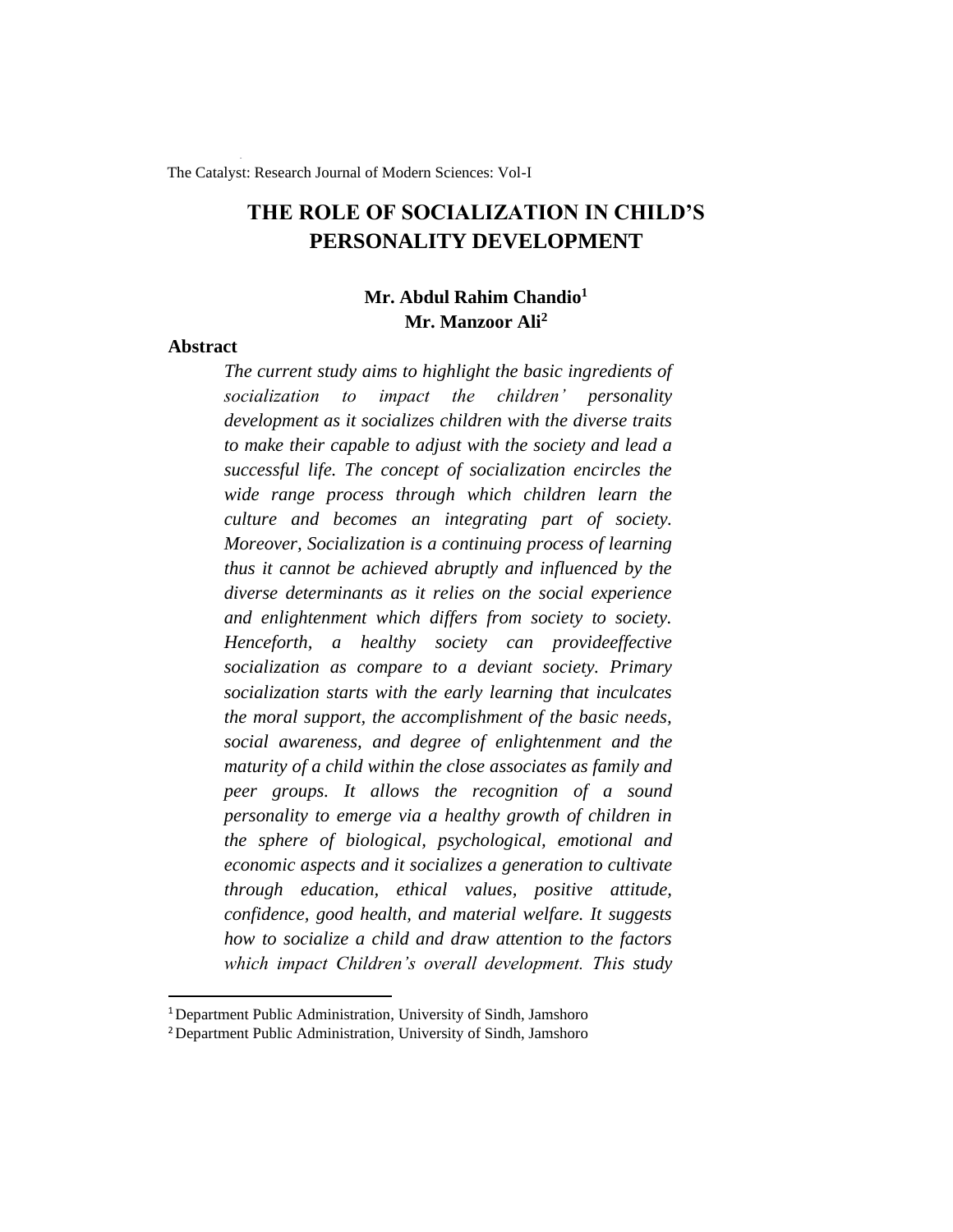*encircles the descriptive qualitative based methodology and it gives an empirical study to investigate the socializing agents in the way of development of children's personality. Moreover, 238 questionnaires were distributed in which 200 feedback achieved and response rate maintained 84.03%. This study encompasses the methodological limitations in which data has been collected from the different segment of society such as family members, educationist, religious clerics, and medical doctors from the district Dadu and Qumbarshahdadkot in order to inquire the development of children via different factors of socialization. The chief objective of the prevailing study is to investigate socializing factors (primary and secondary socialization) to impact the children in a positive and negative means.*

**Key words:** *Socialization, Family, Formal Socialization, Informal Socialization, Personality Development.*

#### **1. Introduction**

Socialization implies an individual's inducting that charts out a process of training to a child in order to make adjustments with society. The concept of socialization implies a process that makes an individual capable to grow to be a member of society (Anastasiu, 2011). Socialization is the reflection of the personality that relies on the culture of a nation. Parents, peer groups and other socializing agents assist to socialize a child in order to adopt the particular language, literature, and moral values of a society. The chief driving force of socialization is peer group, family, blood relatives, social institutions, mass media and community that impact the adult to become a perfect individual of the society.

Primary [socialization](https://en.wikipedia.org/wiki/Socialization) transmits through the family which provides the early guidance and teaches children how to deal the affairs of life (to bond relationships, protect him, to comprehend the things of reasoning, solve the difficult problems, and understand the concepts of importance including love, trust, and togetherness). Likely, researchers argue that parents, and Peer group engagement changes in children's motivation level deeply (Anastasiu, 2011; Kindermann, 2007). Hence, primary socializing factors are the chief sources of development for the pre-school child to nourish oneself in every walk of life and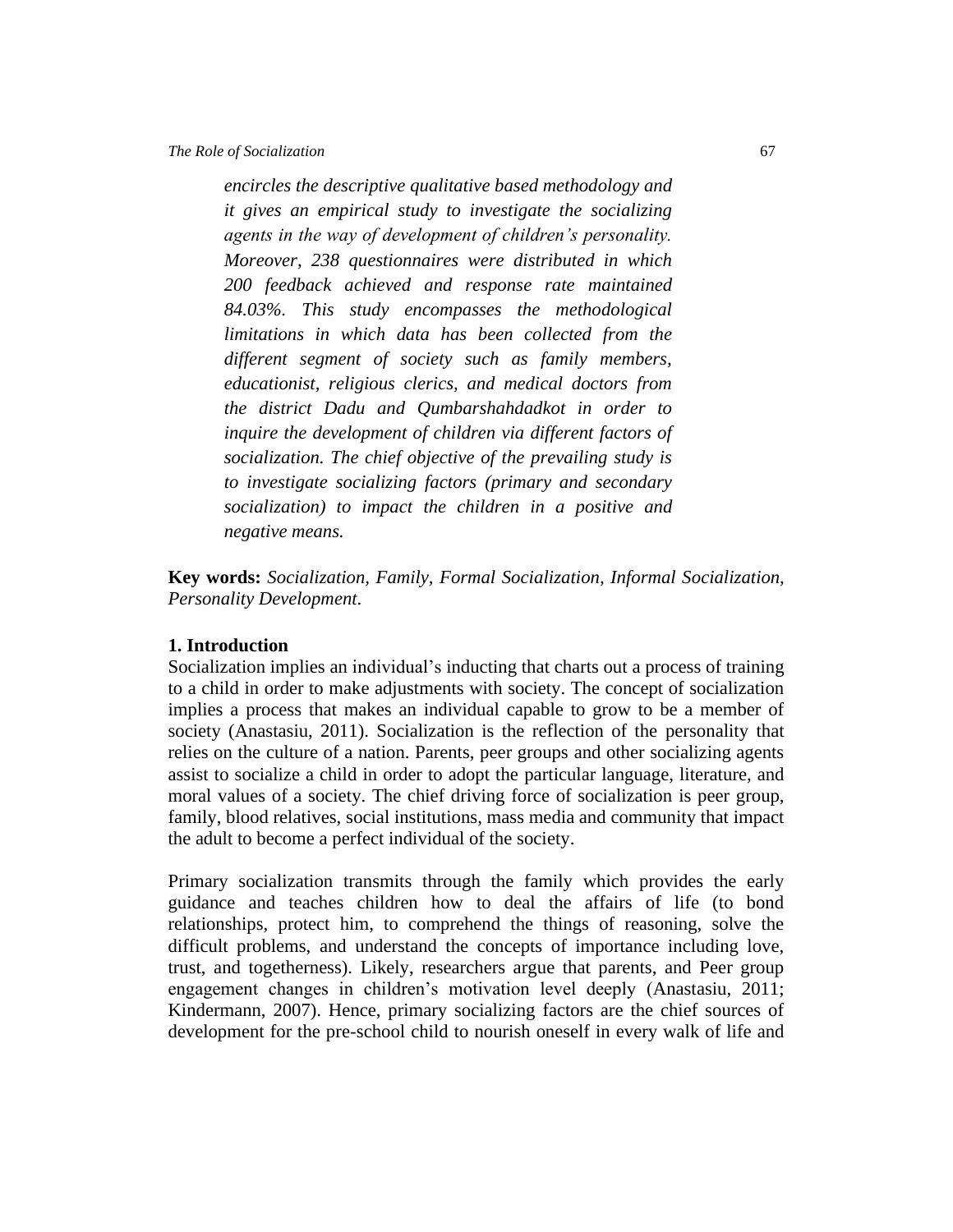it inculcates education, social ethics, discipline, and standards of society in the child. During adolescence, learning of social behaviors is commonly dominated by interactions with peer clusters that influence the growing personality structure of an individual hence social deviance prevails in the primary socialization from peer group rather family associates (Loeb, Fuller, Kagan, and Carrol, 2004). Moreover, the pro-social and deviant norms can transmit via peer clusters, but the chief basis of social deviant norms is usually peer clusters (Moss, et al., 2008; Oetting, et al., 1998). The researchers argue that the impacts of the peer group areone of the most worrisome in the way adults shift from parents to the peer group (Oetting, et al., 1998). Additionally, the researchers support that peer deviant is one of the powerful predictors' of adolescent deviant activity and increasing peer pressure decline the parent's advice and opinions (Roweton, 1990).

The norms transmission in children is the chief productivity of the primary socialization that is based on the degree of bonds relationship between youth and social adjustment in society. The parental role is an undeniable fact that develops the personality of a child via social, moral, economic, psychological and healthrelated support. The most powerful agent of socialization is the family that allows developing a sound personality and healthy growth of the child in the sphere of physical, metaphysical, psychological, emotional and economic institutions. Likely, the researchers argue that the living standard of a child had a significant role in the health of the family (Ali, M et al., 2018). Moreover, the parental influence of a child brings a massive impact on religion and education (Ultee, 2009). Peer clusters appear like a source of primary socialization afterward, with their utmost impact occurring throughout adolescence whereas family members come in the primitive stage to develop the child personality. Adults possess the diverse primary socialization patterns as Chao Parenting argues that behavior is a dominating agent to hold controlof the training of the children in religion and other ethical values.

In the Islamic society, the basic socialization is pertaining to know the reason of man's existence in this material world and assuring the provision of ethical values and make child capable to adjust with self-esteem, relationship with harmony, respect others and recognition of the fundamental rights and basic tenets of Islam. Besides this, Islam charts out the faith to inculcate the sense in a child to maintain rights to others, and it ensures the provision of healthy living, kindred, name, property and inheritance, acquisition of skills, and physical security which relies on the Islamic sociology to indoctrinate the Islamic values to mankind. Likely, researchers argue that Islamic sociology encircles the systematic growth of man to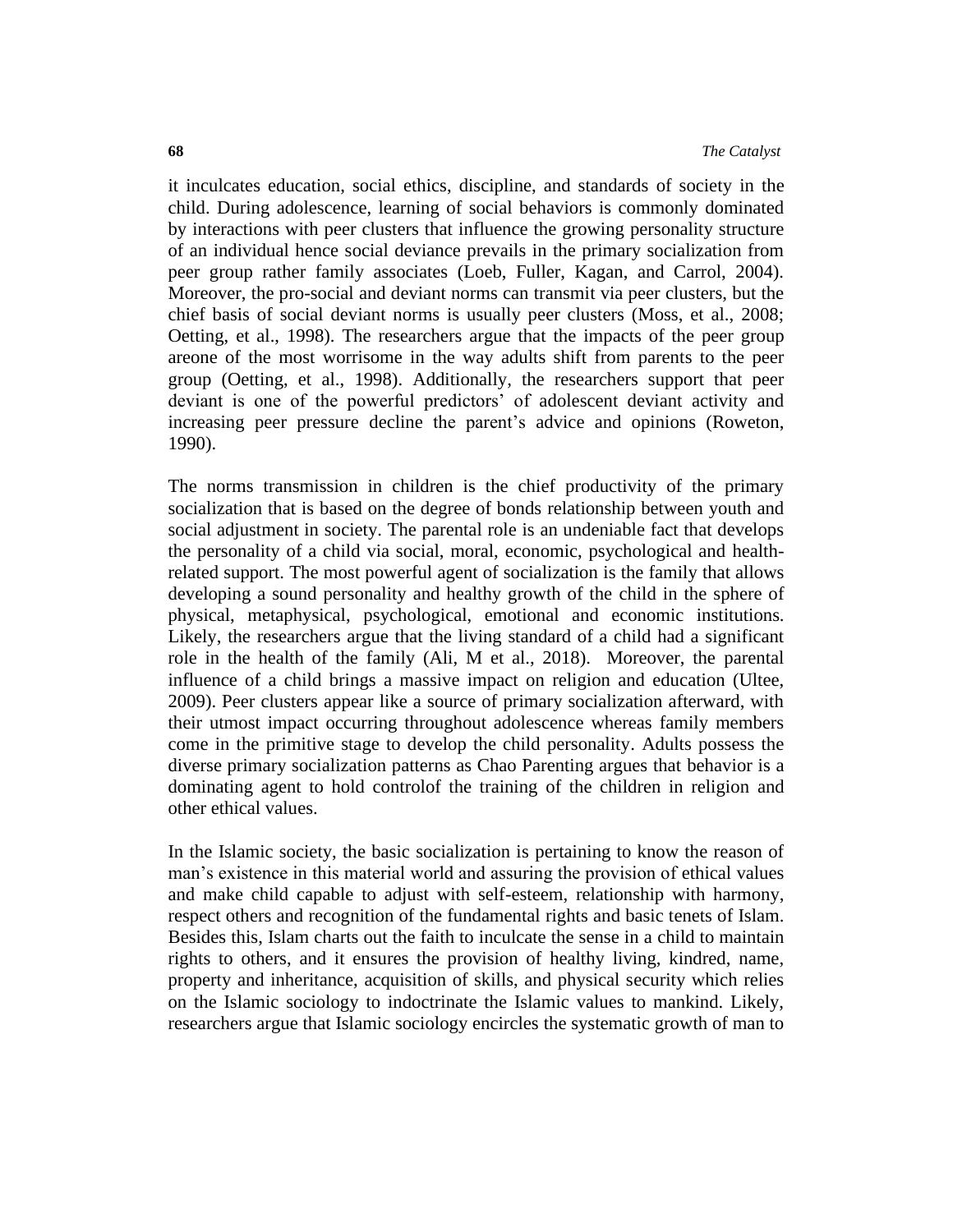#### *The Role of Socialization* 69

socialization (Malik, et al., 2014). In Islamic society, social deviance of a child is because of the adoption of foreign culture and western cross culture impacts that allow a Muslim child to design the western mode of living, exploitation, and competition in material gain and immodest living which emerges at the adulthood stage. The care of parent is the central pillar for a child to secure the protection and enjoy the due rights as Islam bestows them (UNICEF, 2005). The emotion regulation in a child is derived by the close association of family like family members in which children learn via participatory observational learning.

Socialization process possesses deep proximity with the faculty of observation of a child to interpret society as well it can assist children to observe in the schooling (Denham, et al, 2003). Family socialization, learning institutions, and peer group also play an important service in the way of the development of primary socialization that is directly connected with one of the indispensable roles of the family is to raise and educate the children. The deviant peer cluster is always a repercussion of the weak family institution that stimulates the chances of youth to engage the members with deviant behaviors. Similarly,the dilemmas related to the peer group can enhance the deviant attitude to lead poor living standard and turns down the child into social, biological and ethical backwardness in the society. Hence, for a child, effective Primary socialization is extremely important to set the foundation stone of the coming socialization as it encircles whole life. The researchers (Shin, 2015; Handel, 2011) support the primary socialization as a key role to design a child's personality in multidimensional aspects and a newborn child is unknown and empty of any idea regarding the cultural and elements. It is the cultural traits and norms that make a child aware to contact the society that can be nourished with effective socialization at one's primary stage at home. In this way, there is the deep influence of family on the children's overall development and such socializing practice of individualconvert fromchildhood to adolescent. Similarly, researchers support the argument that children and parents' emotionality go side by side and family impact the overall emotional development of the child (Morris, et al, 2007).

#### **2. Review of Literature**

The social factors had a massive significance in the personality development especially children via socializing agents. The quality socialization impacts the child accordingly that can not only ensure the provision of an appropriate the health but it can also materialize the emotional and social development (Ali, et al., 2018; Jamro, et al., 2012; Morris, et al, 2007). The provision of an effective and appropriate primary socialization to a child can allow the rise of succeeding secondary socialization in order to adjust and interpret the surrounding in Pakistan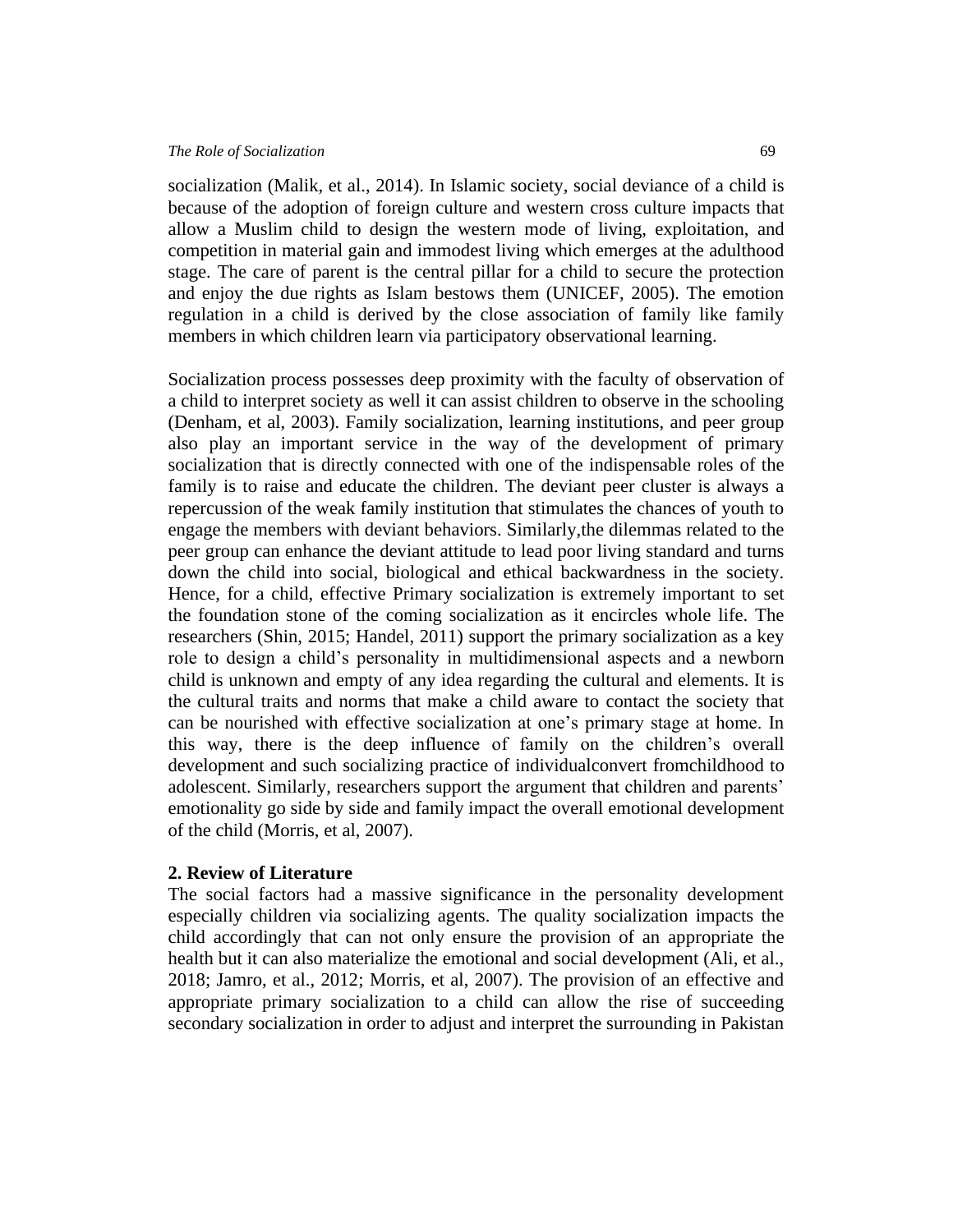possibly. The access of good peer group and stable family can mobilize a social blessing to child towards a productive individuality in the society (Anastasiu, 2011; Oetting, et al., 1998).Rising misuse of globalization harms the children and vitalizes the wastage of time that can hinder and slow down the growth of childhood.

There are various numbers of determinants towards the children socialization which can play either a negative or positive role that emerges in the form of deviant behavior of the child and impact the overall development of the child. In this way, negative determinants can leave an unexpected impact on the child such deviant manner of parents, poor physical, biological and psychological maintenance are also hunting factors to the child (Walker, 1995; Roweton, 1990). Biological, personal and social factors reveal as to deviant the early socializing stage of the child which can be summated as below;

- Harmonic disorder and Chronic illness of a child leads to poor development
- Mental disorder and such as anxiety and [depression](https://raisingchildren.net.au/pre-teens/mental-health-physical-health/stress-anxiety-depression/depression)
- Trauma leads to damage to the mind
- Self-esteem issues and communication and social skill difficulties
- Child's listening issues and development of poor listening.
- Poor learning motivation and disliking the learning culture and subjects
- Rise of antisocial attitude in the learning institution
- Inadequate academic support relating to workload
- The satisfactory dilemma with teachers and other class fellows
- Bad impacts of the peer group
- Weak family Institution and repercussions on the child
- Transmission of foreign culture and misinterpretation cultural values
- Misuse of media and globalization.

Personal and biological factors lead to poor development of children that unable them for learning new social and environmental positive traits. Chronic illness and harmonic disorder create the inappropriate repercussions in the life of a child with the rise of deviant acts and these factors allow flourishing many mental health issues within a child such as anxiety and depression. EffectivePrimary socialization of a child is tremendously significant to sets the foundation stone secondary socialization in which a child can easily absorb the cultural values and learning essential ingredients of society. There is a number of obstacles in the way of provision of effective socialization to children as halting factors of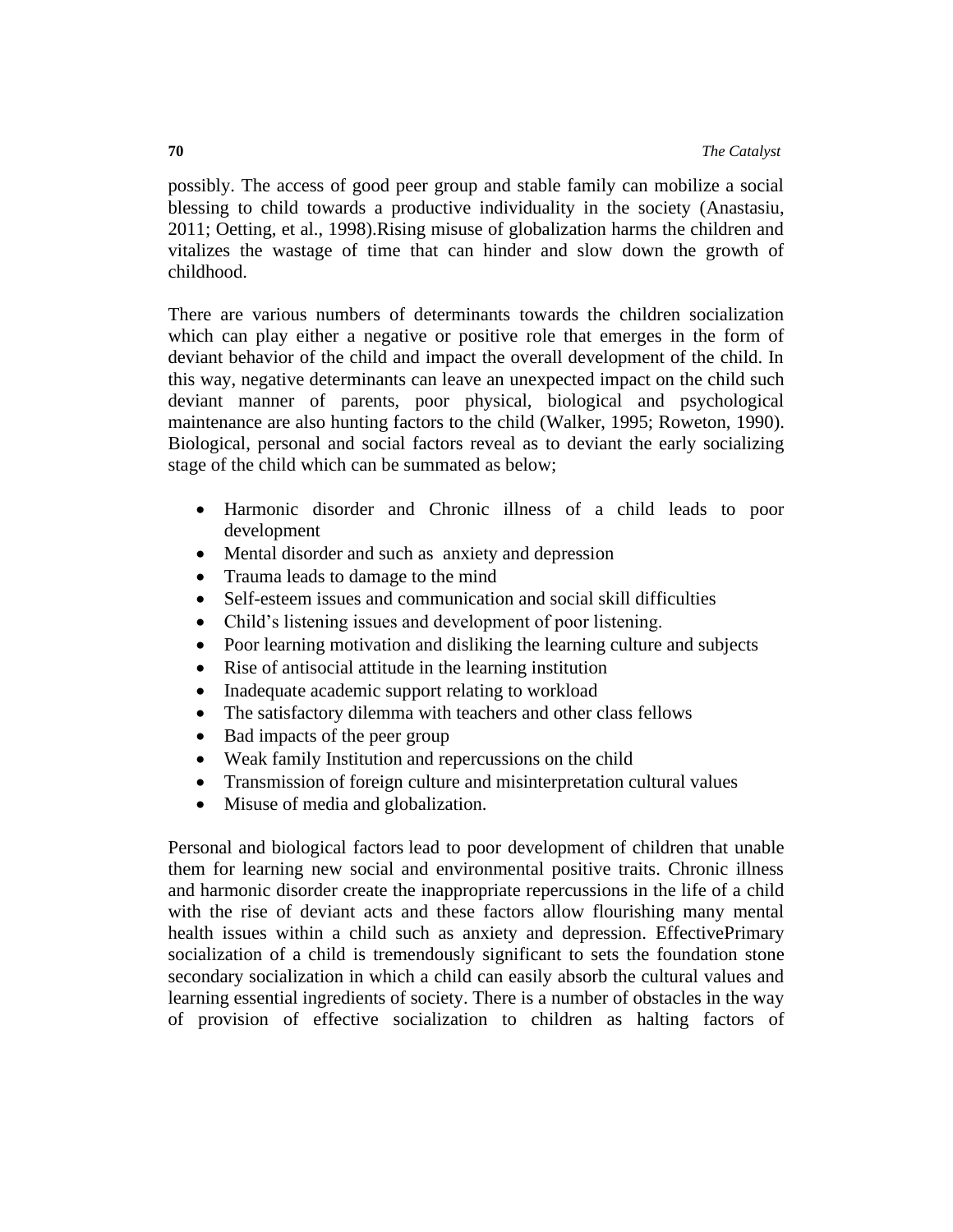socialization which are related to family, peer group, and media, etc. Mother plays a more reliable role in the way of children's learning and personality development as compared to father [thus the mother's job effects on the children deeply. L](https://www.jstor.org/stable/1130079)ikely, it is argued by the researchers that Parental occupation affects the children's school behaviors and overall their personality management (Anastasiu, 2011; UNICEF, 2005). The failure of the family institution impacts the children's development as researcher Bartlett, (1997) argues that the home setting provides a meaningful cultural environment as parents create opportunities for children and communicate norms and expectations.

- Peer Group Mentoring of junior fellows through their experience that can encourage the abilities and confidence of new fellows.
- Guidance-oriented fellowship
- Polite and virtue attitude of the peer group can motivate the child toward high traits of personality.
- Social support and Development can assist in the development of the new generation.
- Ethically and politically stable society can assist the child to develop a personality to lead the success of living.
- Child care in the poor community affects the quality and stability of the child's early learning.
- Social adjustment and personality development in children.
- Sociability or effective social feedback can assist the child to generate a significant response in the society.
- Early child education and proper training
- Provision of effective socialization via online means of transmission to children in order to inculcate the ethical values and cultural values.
- Managing and preventing chronic health problems in children.
- Early precaution of a child through immunization

The development of a child is directly influenced by father and it appears to be most important, social instructor and tower of defense and to be an early scholar to the child. Father leaves their deep influence on the child via their behavior, attitudes, and messages as they convey to them. An effective guide creates more confidence, consistency and effective parenting in the way of a child's personality development. Early socialization is the dire need of children growth and personalization in the future whereas the latter managing difficulty of the deviant behavior of the child is the biggest challenge for parents. Academically, the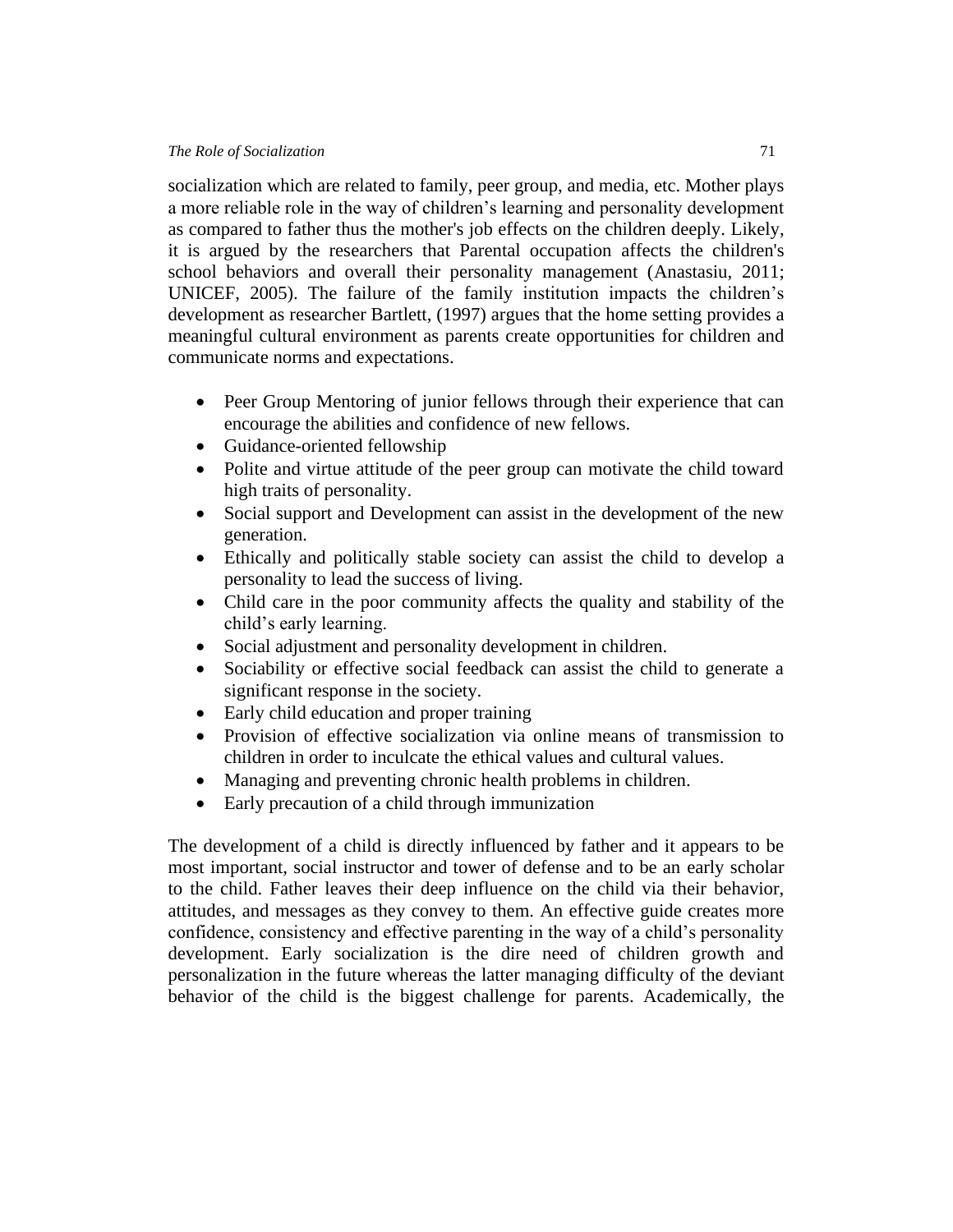childadvances his personal development via acquiring knowledge and materialize a positive social construction.

# **3. The Conceptual Framework Model**

The proposed conceptual framework model of the extant study is based on the major factors to investigate the children's personality development. The impact of these factors such as formal, informal, primary and secondary children by means of merit and demerit as it relies on the nature of socialization.





The prevailing study proposed a set of antecedents to be hypothesized to impact the children's personality development and hypothetical relationship of these factors can be summated as below

# **4. Objectives**

This study encircles certain aims and objects as summated below:

- i. To investigate the Formal socialization determinants (Educational and religious institutions) and children's personality development.
- ii. To investigate the Informal socialization factors (family, personal traits, social community and peer groups) and children's personality development.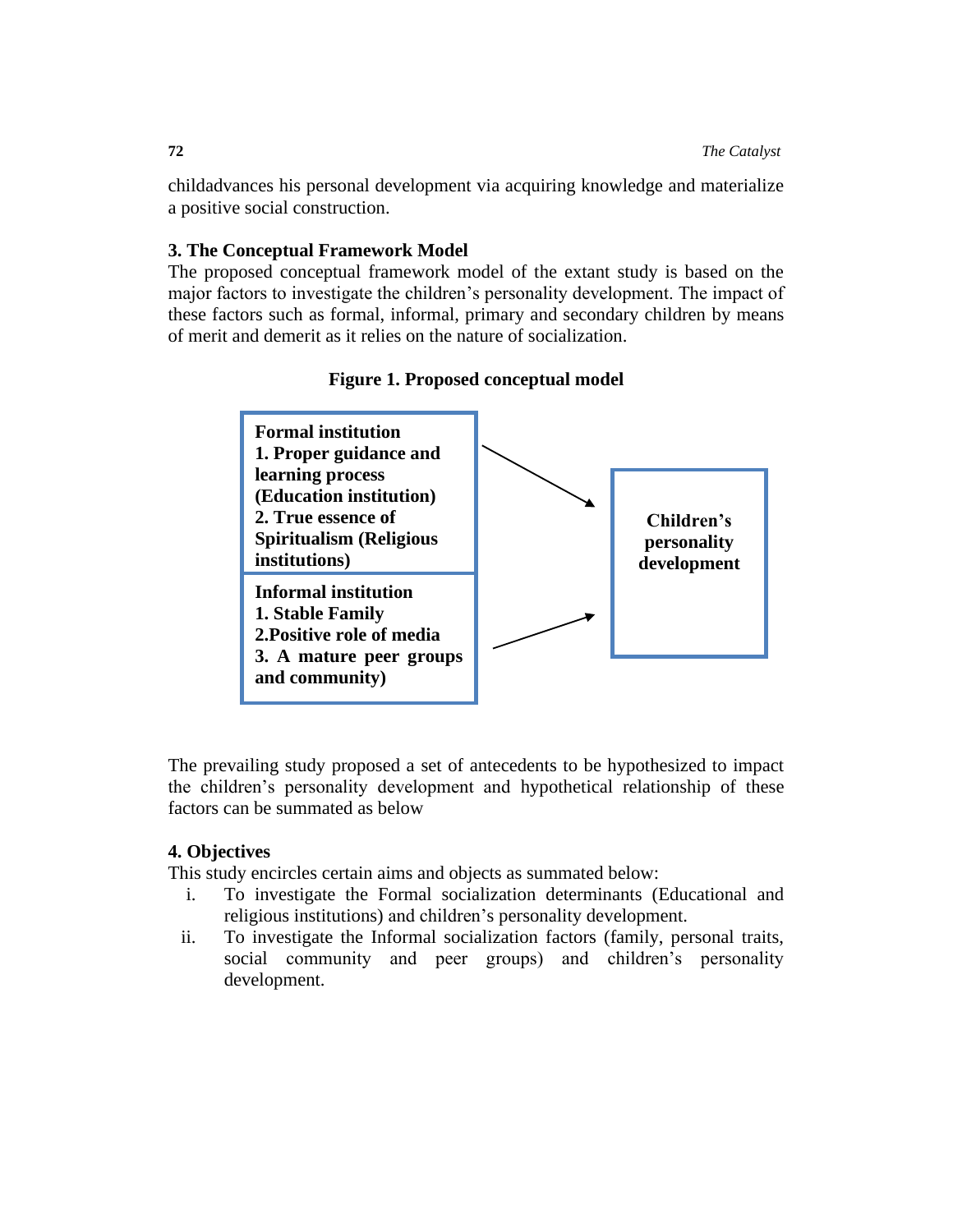#### **5. Hypothesis**

**H1:** Formal socialization determinants (Educational and religious institutions) signify the positive impacts over the child's personality development.

**H2:** Informal socialization factors (family, personal traits, social community and peer groups) signify the positive impacts over the child's personality development.

#### **6. Materials and Methods**

The present study focuses on qualitative research that relies on to use the interviews method and to analyze the social factors towards children's personality development. While, 200 different family members and educated class of society in which60parents participated to produce their opinions, 40 graduates, 38 religious clerics, medical doctors 20 and 42 teachers at Dadu and Kumber districts, Sindh, Pakistan. The sampling selection was based on the male and female as the unit to analyze who were at the age of 28 to 60. The universe of the study was district Dadu and Kumber-Shahdadkot, Sindh, Pakistan. The field study was conducted through structured and semi-structured in-depth interviews. The study was carried out in two districts in 2018 within the duration of 3 to 6 months. After conduct, the research; the data were analyzed by thematic and descriptive form to check the relationship between social aspects of socializing agent and children development while focusing on its negative and positive aspects. Moreover, the current study examined to find out socializing factors to evaluate impacts on the children personality growth. The study was carried out in Districts Dadu and Kumberfocusing on the social aspects toward assessing the children personality development via diverse social factors. A descriptive analysis was conducted of the various categories of the respondents as primary data and recommendations can be urged to redesign the research in a longitudinal manner in order to test the dynamic nature of society periodically. The data collection in this study was derived from the 38 male and 12 female respondents. The information about the positive and negative aspect of the social factors was investigated and brought into deep discussion with respondents. The nature of the study was based on a qualitative method in order to authenticate research objectives on a review of the literature.

# **7. Children's Personality Development and Antecedents of Socialization**

Socialization is a process of human culturing in order to integrate an individual to be a member of society. Children socialization refers to the growth of a child personality via learning, acquiring of knowledge and training by diverse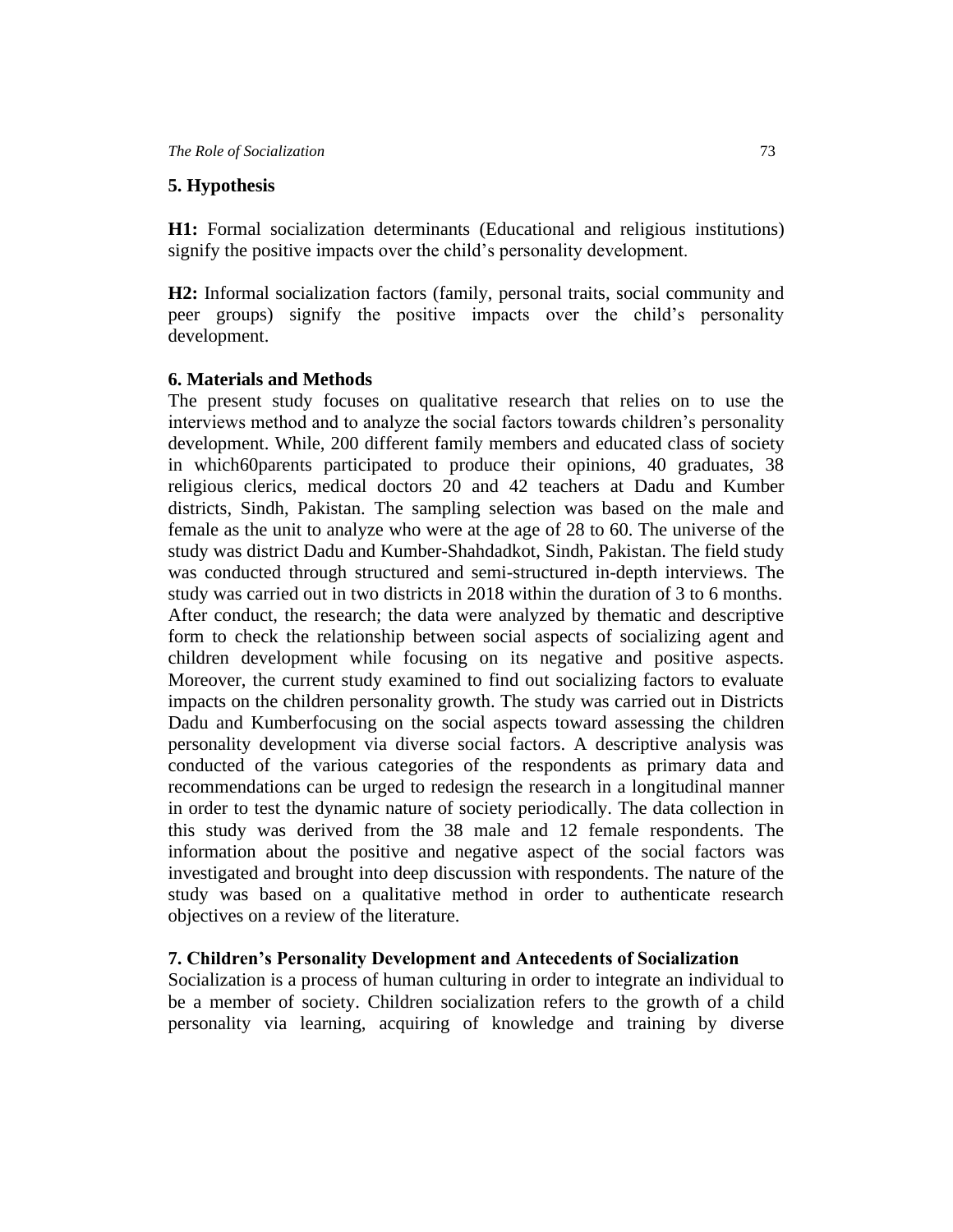socializing agents. There are varied agents of socialization relating to children such as family, peer group, schools, and media that assist a child to become part of a society by means of incorporating its cultural values. Primary socialization is the relation bonding of a child through which a child learns close associations. Moreover, it relies on the earliest year of children's life that he/she learns and understands society and culture. In this way, agents of primary socialization help children to inculcate the cultural ingredients and learn social norms and values.

#### **7.1 Informal Socialization and Personality Development**

The family is the set of the closest members to one's life, and these members have a deep impact in the way of the socialization process in the early stage of life. Primary socialization is learning that comes at our youngest stage while interacting and observing around us. In this perspective, family members like parents (mother, father and other blood relatives) maintain the proximity and assure the provision of an interactive atmosphere for a child to learn, understand and observe the society. Through the family, the child becomes socialized to bond, generate social interaction, and comprehend significant concepts concerning trust, togetherness, and love (Whitbeck, 1999). Early socialization begins at home that encircles the social norms, and cultural practices. The majority people in the world especially in the developing and under developing countries largely depend on the family from birth to adulthood in order to accomplish their basic needs like social and psychological support, food, shelter, nurturing and moral guidance. In this way, the massive influence of family members becomes an integrating part of one's development and growing personality. A healthy family can ensure the provision of an effective impact on the child's personality development [\(Denham et al., 2003\)](https://www.ncbi.nlm.nih.gov/pmc/articles/PMC2743505/#R40).

Presence of parent can increase the child's confidence and avoid the children frustration and deprivation. The direct and indirect impacts emerge of the father on child development ((Malik, et al., 2014; [Saarni, et al., 2006\)](https://www.ncbi.nlm.nih.gov/pmc/articles/PMC2743505/#R137). Islamic family can materialize the true essence of a child personality in which he learns the sense of equality, accountability, ethics, social justice, rights of neighbors and perfect obedience and adaptation of standard rules and regulations in life that can give birth to a sound personality [\(Halberstadt, et al., 2001;](https://www.ncbi.nlm.nih.gov/pmc/articles/PMC2743505/#R94) Rashid 1988). It promotes children's linguistic and pragmatic abilities hence unique communication style of child's father directly impacts the children's concerning demand and supply in the social exchanges. An effective family institution can grow a mature personality and emotional responses can be regulated and interrelated behaviors in a social atmosphere and adaptive ways can assist to manage problem behavior at home (Malik, et al., 2014; [Eisenberg, et al., 2002\)](https://www.ncbi.nlm.nih.gov/pmc/articles/PMC2743505/#R56). The financial stability of the family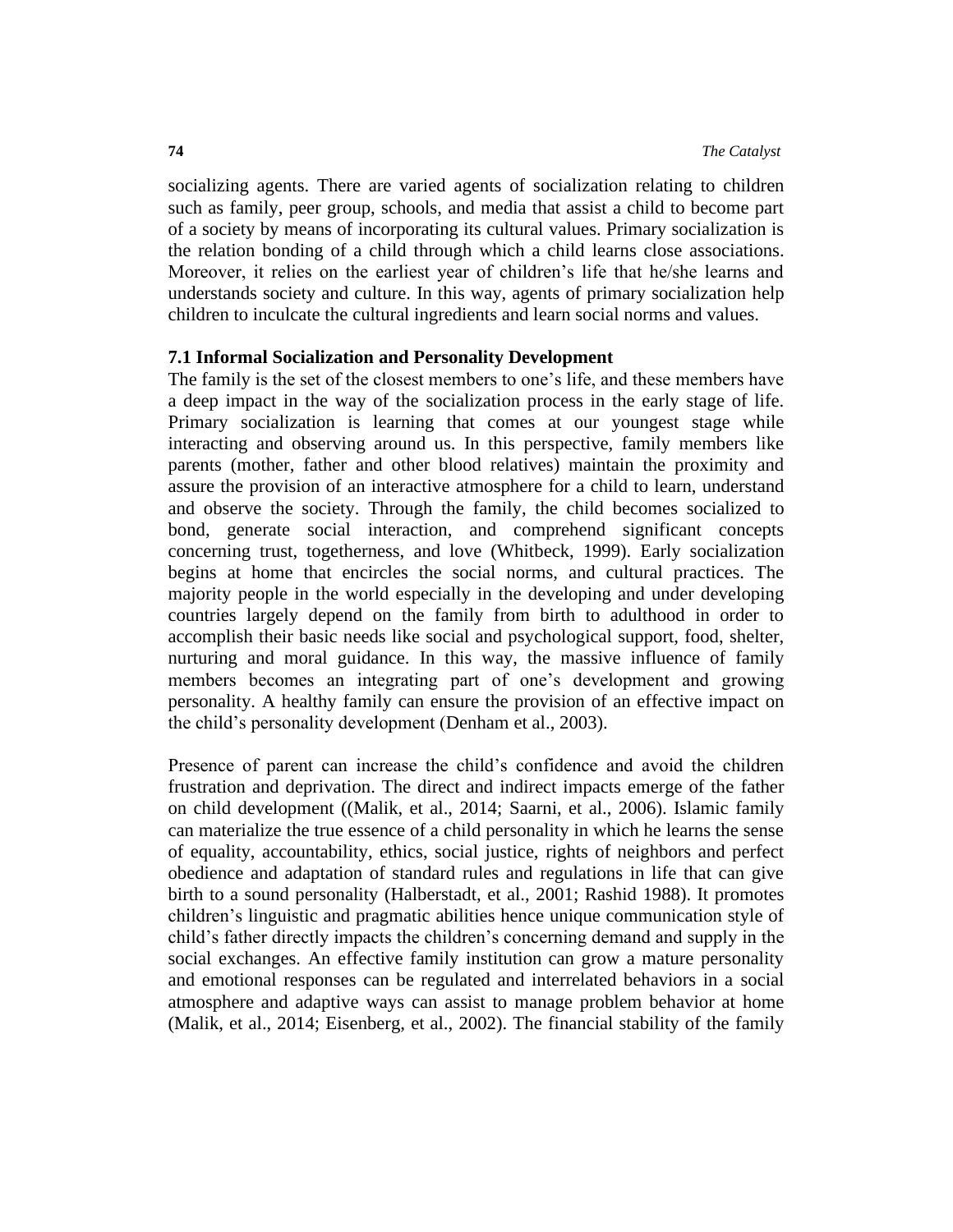can result in the surplus outcome of the child whereas poor family is the poor outcome.

The higher child-related stress and parental maladjustment in families externalize child's personality weak and miserable. The quarrelsome attitude of among children usually prevails from the family members. Internal conflicts among children emerge because of the bad relations and influence of parental behavior that impact to encourage the psychic pathological issues throughout the children life (Kernberg, 2001). The repercussions of family abusing impact the child to decline his morality, faculty of obedience and allow committing a violent offense (Donenberg, and Baker, 1993). Failures of family institution cease the child growth and development mentally and biological abnormally. Illiterate family members cannot socialize the child in any institution of life successfully. Illmannered family members allow the social deviant behavior in a child in the form of abusing, violence, thieving, and ignorance, etc. Parents play the role model guidance to child and their absences allow the emergence of deprivation, social frustration, poverty and sense of orphanage (Donenberg, and Baker, 1993).

The family inculcates diverse characteristics in a child as cultural values, language and another attitude of life that results to make child capable to contribute to the growth self-individuality in the society (David, 1999; Whitbeck, 1999). The family is the most powerful vehicle to play succeeding role in the rise of a society that gives birth to civilization. The downfall of the family can lead the eruption of the volcano of deviant behaviors of a child's life in all times to come which can turn down the stability of a society. A number of theories concerning the primary socialization states the degree of bonding also leads the deviant behavior of the childand drug addiction among children. Moreover, egotism also overcomes the adults because of the defects of the primary socialization and attitude of an individual affects the culturing process of the others as well (David, 1999). The vitality of outside or outdoor social experience as the school makes capable the child to meet the diverse nature of confrontations with new situations that cannot be achieved in family life (Parke, and Ladd, 2016). According to Brown et al (1993), peer group and family can be said to be quite separate domains for teenagers, and at such a stage of life, parents ceased the authority to affect peer associations. The family is the most powerful agents of socialization to practice and have a direct impact on children rather than media, educational institution and peer group.

The community has much influence in the personal life of its members. It is a community that plays an important role in the socialization of child development.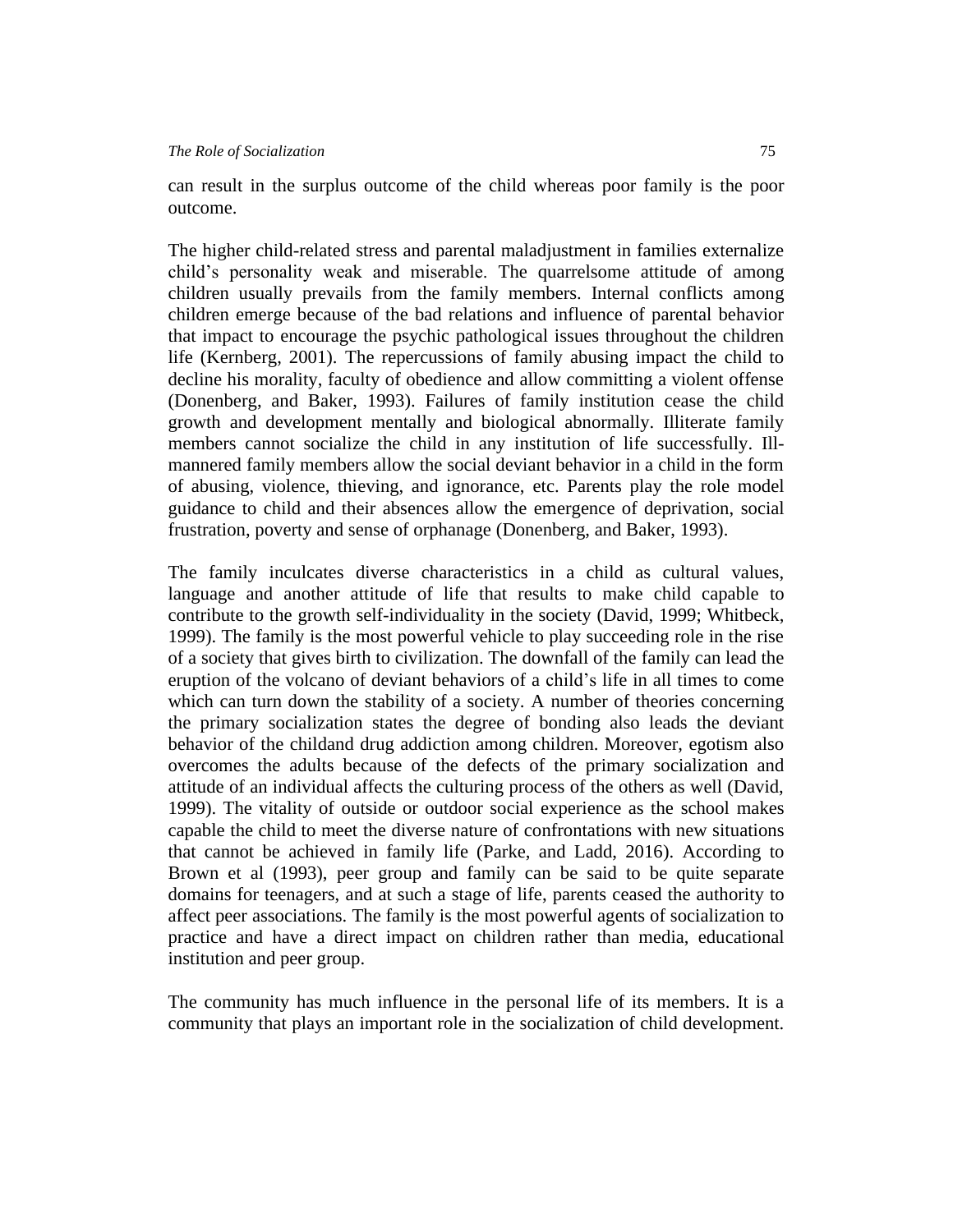It enriches positive as well as negative traits among a child. The community role in the socialization keeps a great place in the maturity and personality traits. Aggressive and violence traits are increased by communalunsocialization due to inequality and other oppressions. Lack of communal socialization much other physical abuses and deviant street behavior emerge among child's attitude. The community does not properly play its role to enhance positive social traits, therefore, many physical, sexual and another child related violence develop that degrades the child personality. The depressing way of collective life grips the child with frustration and deprivation. Social violence dethrones the tranquility and peace. Social injustice makes a child grow as a revengeful. Moreover, the community has positive as well as a negative role in the development of a child's personality and socialization (Osofsky, 1999; Donenberg, and Baker, 1993).

Mass media and social sphere are the most important agents that leave an impacton the way of social process learning. In this way, easy accessibility of the television, magazines, internet, newspaper, radios, and films all of them assure the provision of the entertainment, conveying a message and keeping oneself updated with the current issues and innovative and dynamic trend of alien cultural values. As a consequence, all these sources of social and mass media for sending messages are the influential agents to affect the children psyche and attitude as see and analyze the world around him (*Kathleen, 1999*). The prevailing explosion of the westernization via median encouraged the immodest values, the materialistic design of life, and deviant attitude of the child which overcome abnormal traits in the form of disobedience, backbiting, use of abusing language, homosexuality, disrespecting elders and desire isolation from the parents in an Islamic society. Moreover, the influence of mass media inculcates the unrealistic, racialism, sexual stereotypes and imaging the children with violence sentiment. These messages as media spreads that can impact the overall personality development of the child and it makes him an individual to react in society accordingly. Media mobilizes the westernization that turns down the modesty and moral or ethical values of a child. It is media that results to disown the inherent culture. It is the misuse of media that develops sexual, psychological and physical behavior and ethical violation. Misuse of media can become the cause of moral panics and deviant social construction behavior in a child creates disorder. Watching violent television programs and movies increase violent behavior in children. It prevails both negative and positive traits that transfer to the child personality and values.

Socialization promotes healthy child development well-being. At the early days, sociological research stresses on nurture that focuses on the manmade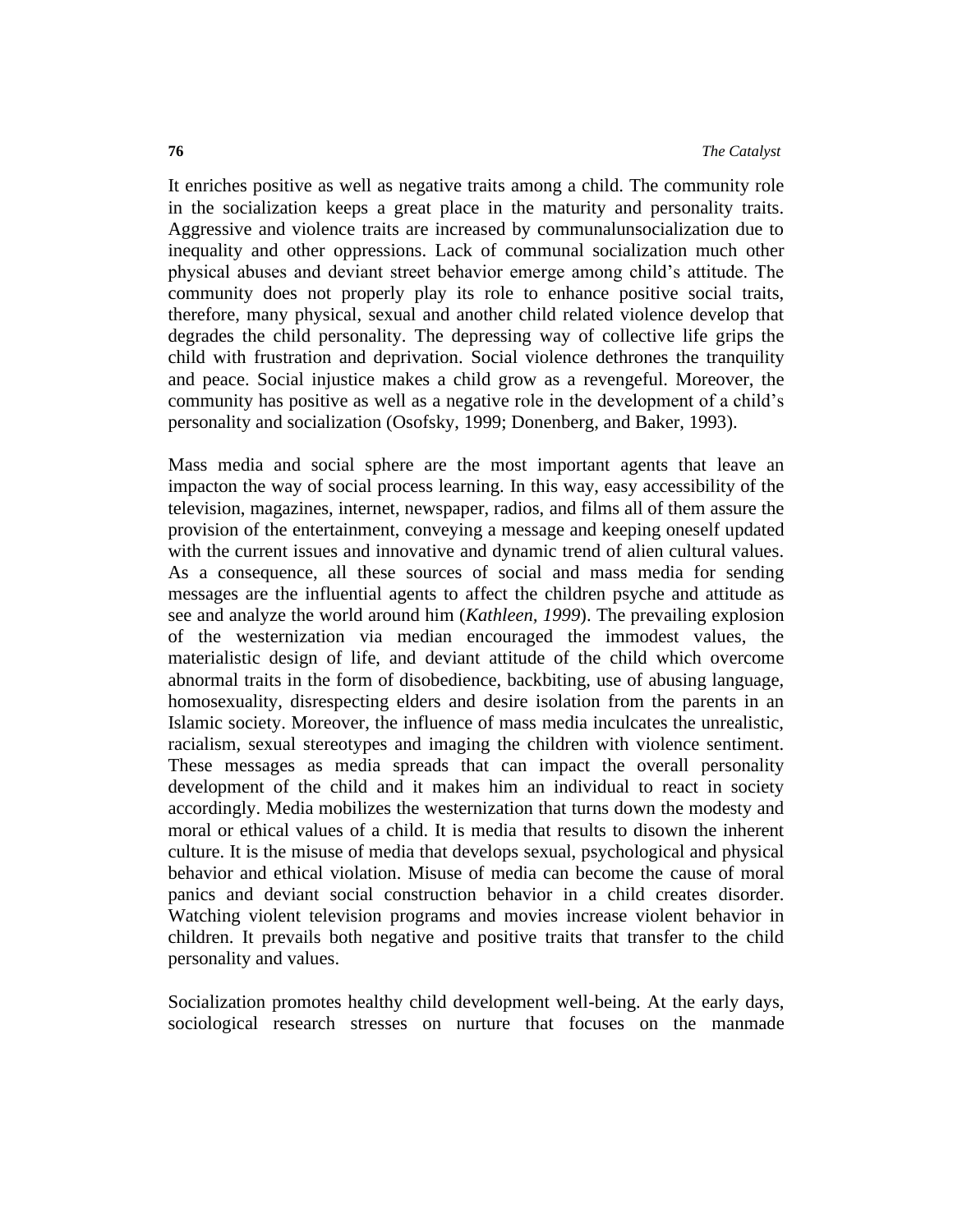environment. In later ages, the subjected promotes the biological factors in the socialization of a child. It also digs out the various new methods in the process of socialization hence various age factors keep vital role from childhood to adult one. Genetic and molecular studies reshaped the process of socialization and it also creates a link with social and biological factors of socialization in child development. Moreover, parents' biological traits towards the child and his body structure play a neutral role in the personality and learning traits. In this way, David (1999) argues that the degree of egotism and deviant behavior of adults preoccupy child during primary socialization. Genetic shape relies on genetic similarities and dissimilarities within family members. Biological factors are directly related to socialization learning traits. The highly healthy mind and body can easily help out for learning new norms and traits of nurture and nature in a child's life.

The interaction of a child with a peer group in the early stage leaves impacts in the development of the child. This group consists of the same age and social status of an individual in the society that is generally known as a peer group. This group has much importance in the socialization of a child after the family. The family peer group is another close associate to children and it detaches from the family authority by joining a peer group that begins the choices of the own well (Roweton, 1990). There are a number of normal standard values and deviant behavior which child adopt by this group. According to David (1999) that the negative side of peer grouping influence leads to the deviant course of conduct because of peer pressure. It possesses a significant effect in one's life in the process of primary socialization that influences the child to think and act in society differently. Peer is an influencing source which affects the whole personality development of children.

Peer group functions in the process of learning new norms and traits. Personality and egotism development is also the major product of this group. It is the peer group that develops positive as well as negative norms in the child attitude. Disobedience and indifferent acts of the childhave expanded due to new traits hence the ways of indifferent reactions create restless among a child life at later age. The use of drug habit is also impacting a child's life by this group. In this case, the role of poor peer relationships looks in the development of the disorder but generally, this group is the major source of learning new values and customs.

#### **7.2 Formal Source of Learning and Personality Development**

The true essence of socialization is an influential means through which man acquiresinformation about society and culture. Educational institution inculcates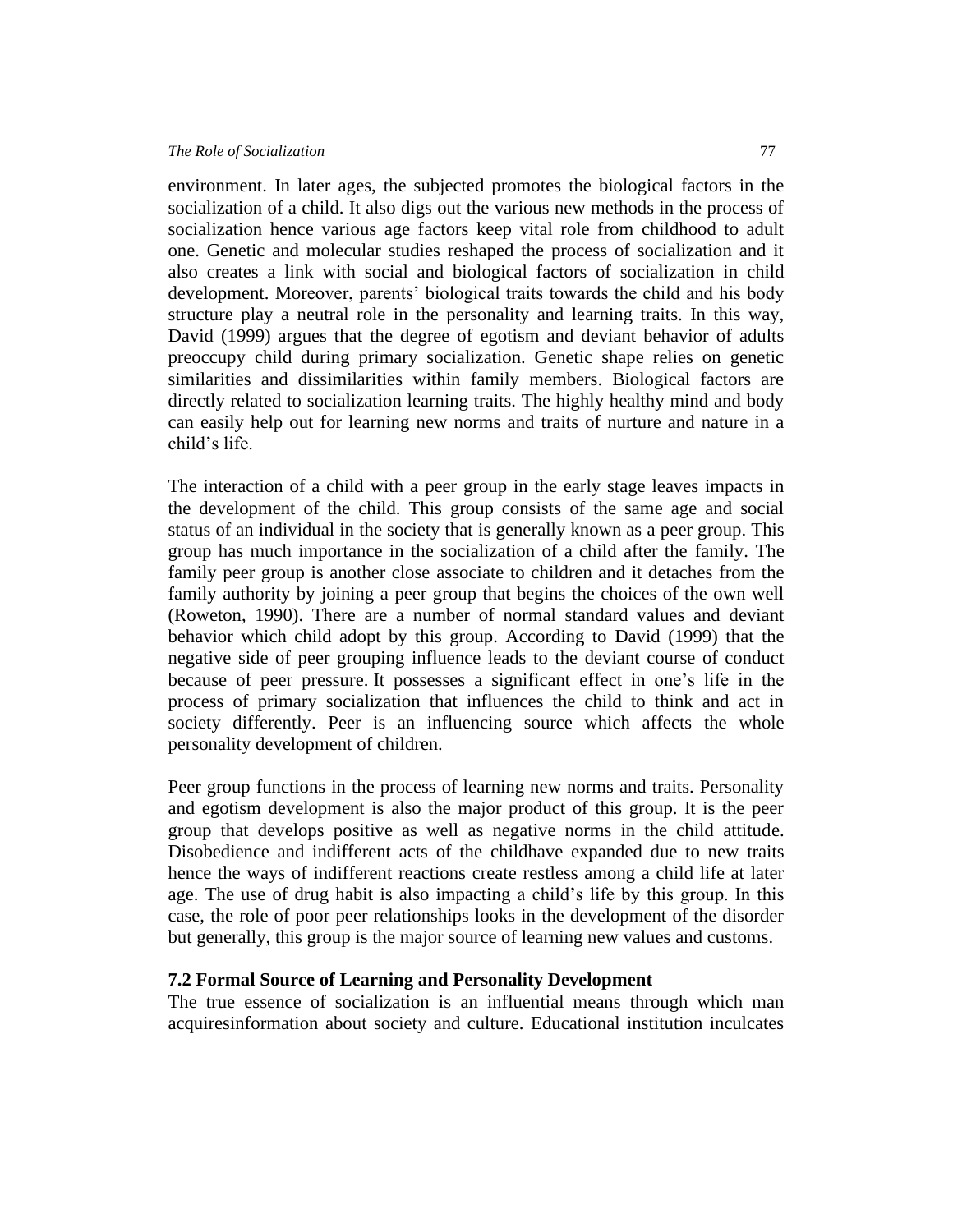the innovative knowledge and awareness among children that makes easy to adjust to society (Collins, and Russell, 1991). The cultural values of the society are transformed into a child at schools and it also inculcates the essential ingredients of ethics, religion and other social aspects. School performance and disciplinary problems also impact the children massively (Roweton, 1990). In the learning, institution child acquires an easy and free culturing from the atmosphere and close peer association. Likely, it is argued that at the young age children learn in schools to act in a particular course of conduct-based gender and the close association of peer group (Collins, and Russell, 1991). The socialization process is a continuous process which is affected by the school, media, and family and peer groups. Parent socialization deeply impacts adolescent behaviors and school achievements.

The disliking to school culture or atmosphere and subjects also leave deep impacts on children to face difficulty to acquire the culture (Walker, 1995). Antisocial behavior in school and Poor schooling and educational support, particularly relating to intense workloads and poor satisfactory with teachers and other classmates at school and skipping from schools also produce the stress to children socially and psychologically. Managing the schooling of children urges to adjust the demands of the setting relating to the classroom in order to maintain the wellbuilt link between academic performance and physical health that can assist to improve the child's academic performance (Walker, 1995). School also means to develop the characters and values that rely on the child's school experiences facilitate with developing certain traits for instance respect, compassion, determination, empathy, and integrity. School provides the child with enormous opportunities to broaden his mind and experience and overcoming on the antisocial behaviors in schools and they can also stimulate the children's development. School-related problems emerge in the form of as a fragile academic performance, lack of motivation for school, interest failure of a child in the school activities, or deprived relationships with teacher or peers that hamper a child to learn from the institution in order to develop his/her personality.

#### **8. Theoretical Perspective**

According to Talcott Parson's theoretical perspective family is most significant institutions throughout the primary socialization that assures the provision of the basic essentials for instance food, shelter, and security (safety), and it also guides a child in cultural values and social aspects in order to be a tower of guidance for a child in the course of whole life process with maturity. In this way, it is most crucial to inculcate these norms and standard rather than merely gaining knowledge regarding them; otherwise, it cannot be succeeded to participate the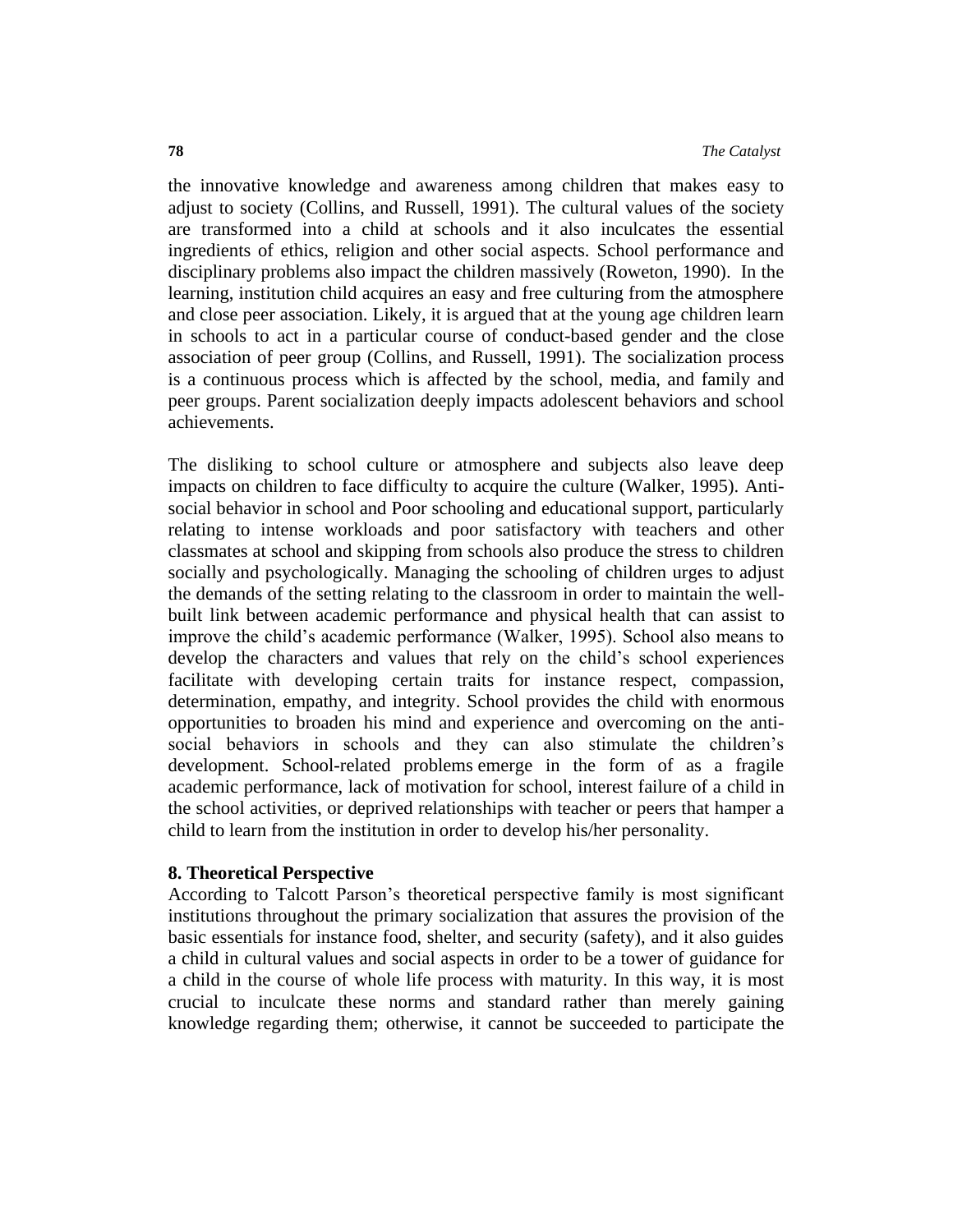children in their social and culture afterward. Primary socialization in the light of Parsons' theory organizeschildren in the diverse perspectives to play the roles as they become adults and ensure the massive influence on the personality of the child and their social and psychological aspects (Kenkel, 1960).Moreover, [Sigmund Freud](https://en.wikipedia.org/wiki/Sigmund_Freud) designs the theory of a person's development to become an adult on the basis of social influence and biological instincts (*Freudian Theory of Personality*). According to Freud mind has been composed on the basis of three components the [id, the superego,](https://en.wikipedia.org/wiki/Id,_ego,_and_superego) and the ego, and these components perform the work collectively in proportionally in order to make an individual capable to interact with society successfully. Furthermore, any part of these components exceeds another one that can create a problem in an individual life to face personal and social problems (*Freudian Theory of Personality*).



The figure indicates various factors of the theory that consists of three major constraints. The first constraints are associated with the hurdles of biological factor that prevents a child in the process of socialization which seizes the power of learning and new personality traits become weak among a child. Further, the second factor is linked with environmental Constraints that make a child deviant from the societal norms and values hence this factor has negative impacts in the development of positive traits among children. Moreover, the third factor is task constraints, it means lack of positive socialization outcomes and the role of above constraints, do not achieve personality development. It is the result of individual constraints and environmental constraints in the process of socialization of a child that allows the hurdles to achieving personality development in a child life.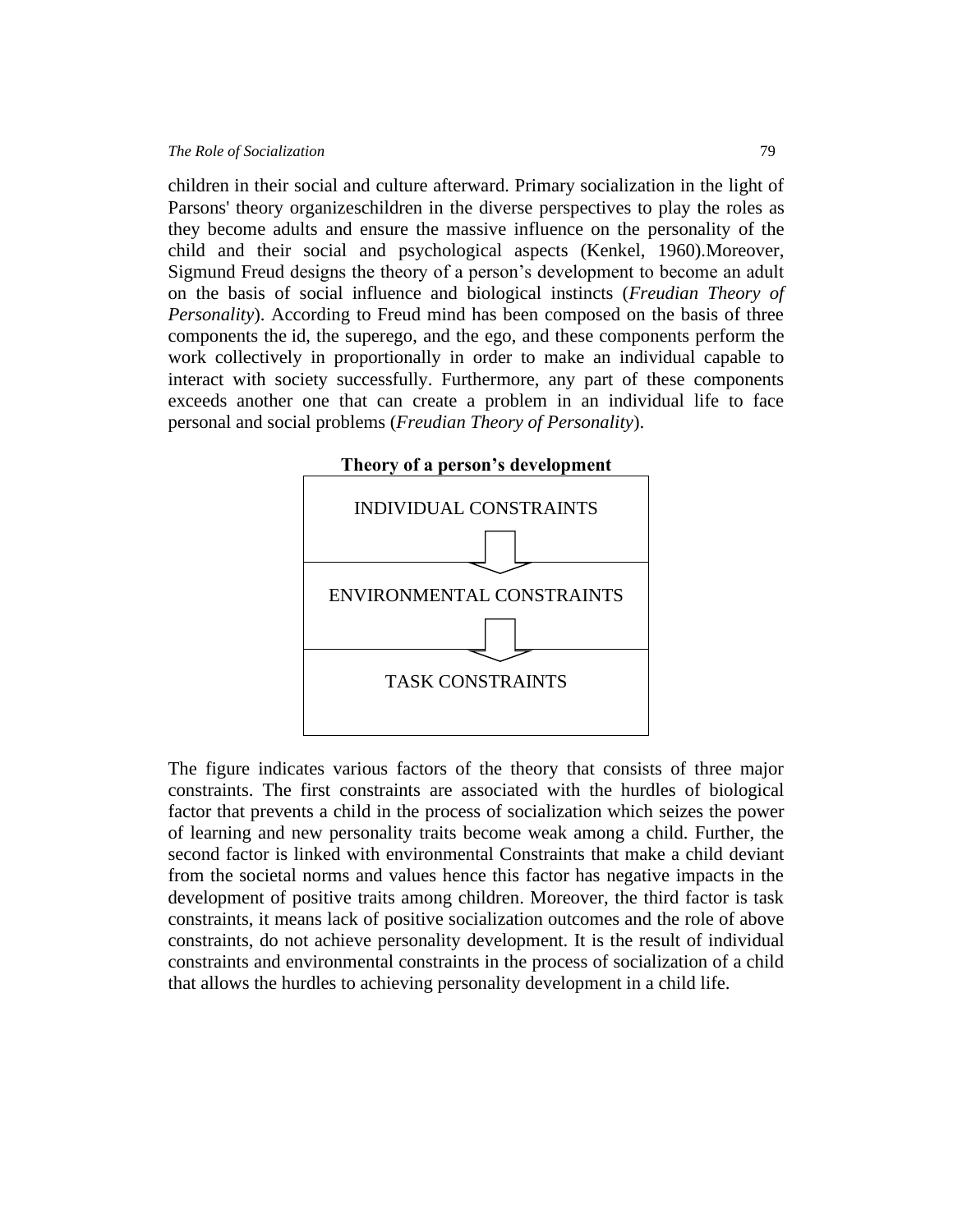Furthermore, the theory of social behaviorism has been given by [Herbert Spencer](http://www.iep.utm.edu/mead/)  (2016) which highlights that social experience creates the selfness. Selfness is envisaged by self-consciousness and [self-image](https://en.wikipedia.org/wiki/Self-image) in one's life by interacting with others. Unlikely Freud, Mead argues that biological instincts do not become the cause of the emergence of self, although it is only societal influences to develop self in a person via socialization in the society [\(Herbert](http://www.iep.utm.edu/mead/) 2016). Moreover, he argued that exchange of symbols and use of language come through the social experience which makes an individual's personality in order to take the due role to understand others' role assist to achieve the can self-awareness [\(Herbert](http://www.iep.utm.edu/mead/) 2016). The theory of [looking-glass self,](https://en.wikipedia.org/wiki/Looking-glass_self) keep deep proximity with the Mead's theory to state about societal interactions design the self-image of man (Cooley*,* 2016). He argued about how important others whose opinions are of meaning to us and hence people have massive influences on the think concerning things and ourselves. In this scenario, a noteworthy can be our friend, family member, and spouse. Jean Piaget was a psychologist gave the [cognitive development](https://en.wikipedia.org/wiki/Theory_of_cognitive_development) theory to measure the development of a child's mentality and becomes mature as a childtraveling the aging to go older to be a more interactive society (Fischer, 1980).

# **8. Conclusion**

The prevailing research designed aim to improve comprehensiveness the proposed constructs towards socialization to assist as to be an ultimate need for children personality development. Socialization impacts the children either negative or positive dimension that create the social deviance and development in a child respectively. In the existing study 200 respondents present their view point regarding the children personality development in which an effective formal and informal institution can be fruitful towards the children's personality development.

It makes capable of a child to adjust with society and leads a successful life that allows the child to learn at a wide range from parent lap, culture, media, and peer group. Socialization is an ongoing process of learning of a child which incorporate the social experience and enlightenment to make him perfect individual in the society. In this way, failure of a family by its social and economic stability decline the childrendevelopment in future and peer groups bad repercussions also leave worsening impacts the child to treat likely as his friends behave. Effective primary socialization encompasses the avoidance of antisocial activities, preserving goal-oriented schooling, misuse of media, flourishing of ethical values and preventing of biological dilemmas to a child can ensure a sound personality of a child.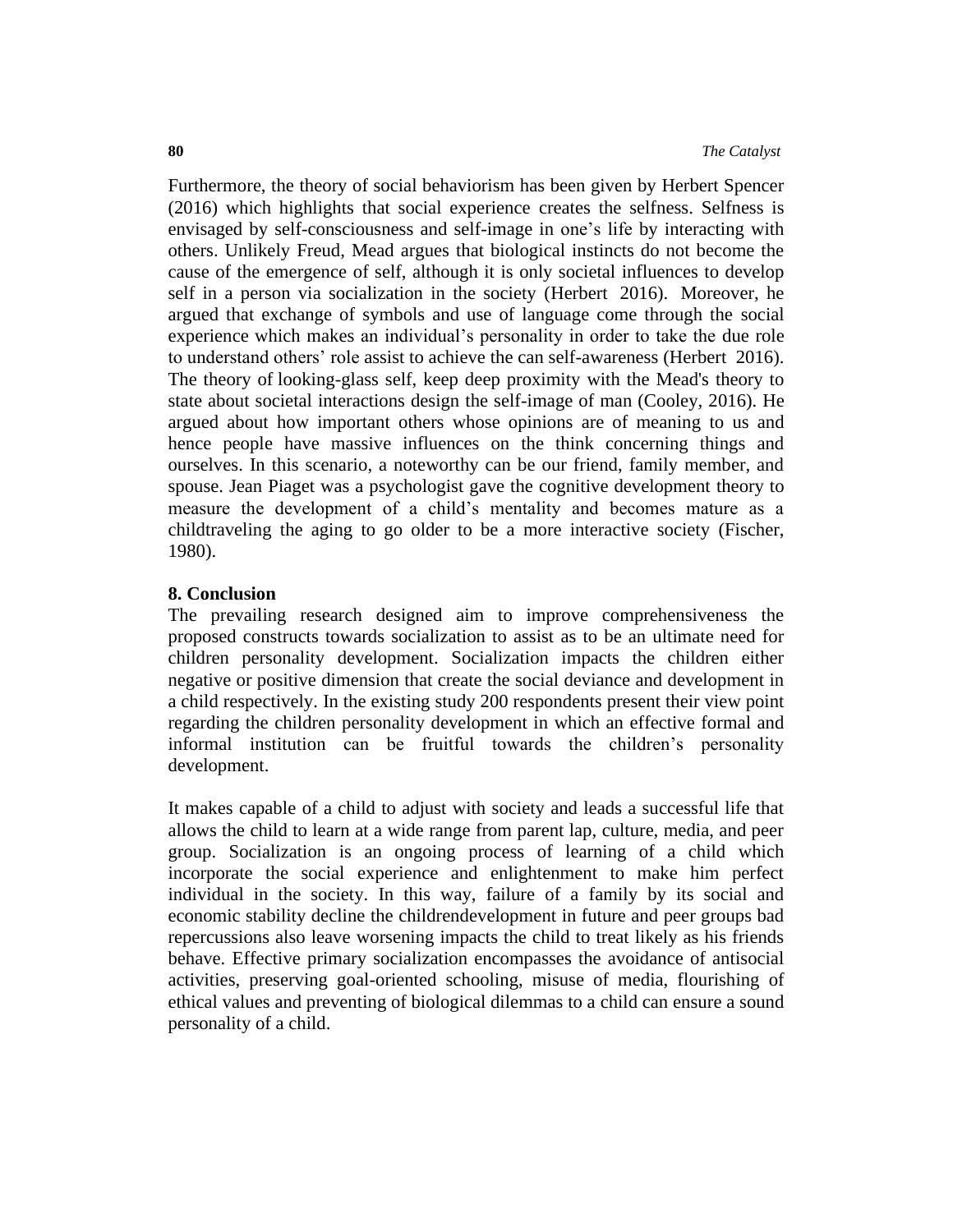#### *The Role of Socialization* 81

The proposed framework model contained formal and informal social institutions major factors concerning the domain of the children personality development. Positive and a stable role of the formal and informal social institutions can play significant function to stimulate the children's personality development in this way conducted interview supports the positive significance relationship with children personality development of a stable formal and informal institutions. The hypotheses were designed on the basis of independent and dependent variables relationships. The findings revealed significant positive relationships between independent and the dependent variable. The prevailing study pertains to conceptual framework model tested in empirical means where current conditions of children's development rely on the stable social institutions.

#### **9. Limitations**

During the infancy, childhood and premature adolescence primary socialization take place that inculcates the personality traits and another alternative basic core identity. In this way, primary socialization process designs a self-awareness, selfimage,and enlightenment reveals in a childvia social experience. In primary socialization, the familypossesses a deep impressive influence on the individual's life and afterward, it peers groups of a child, learning institutions, mass media, and social atmosphere. These impacts of primary socialization also reveal in the secondary socialization which takes place in childhood via adulthood in which a person meets new groups that give birth to new roles in society via fruitful participation (Solodnikova, 2007). Nevertheless, such process occupies less important changes rather than primary socialization which are deeply associated with teenagers, children, and adults. The designed behavior during the agents of primary socialization is put into practice at the stage of secondary socialization.

#### **References**

- Ali, M., Rafiq, N., & Chandio, A. R. (2018), A descriptive analysis of social factors towards child health-related problems: a case study of Tharparkar district, Sindh, Pakistan. *International Journal of Scientific & Engineering Research* Volume 9, Issue 12, December-2018 709 ISSN 2229-5518.
- Bartlett, K. T. (1997), Saving the Family from the Reformers. *UC Davis L. Rev.*, *31*, 809.
- Brown, B. B., Mounts, N., Lamborn, S. D., & Steinberg, L. (1993), Parenting practices and peer group affiliation in adolescence. *Child development*, *64*(2), 467-482. Charles Horton Cooley- Looking Glass Self*. www.d.umn.edu*. Retrieved 201611-02*.*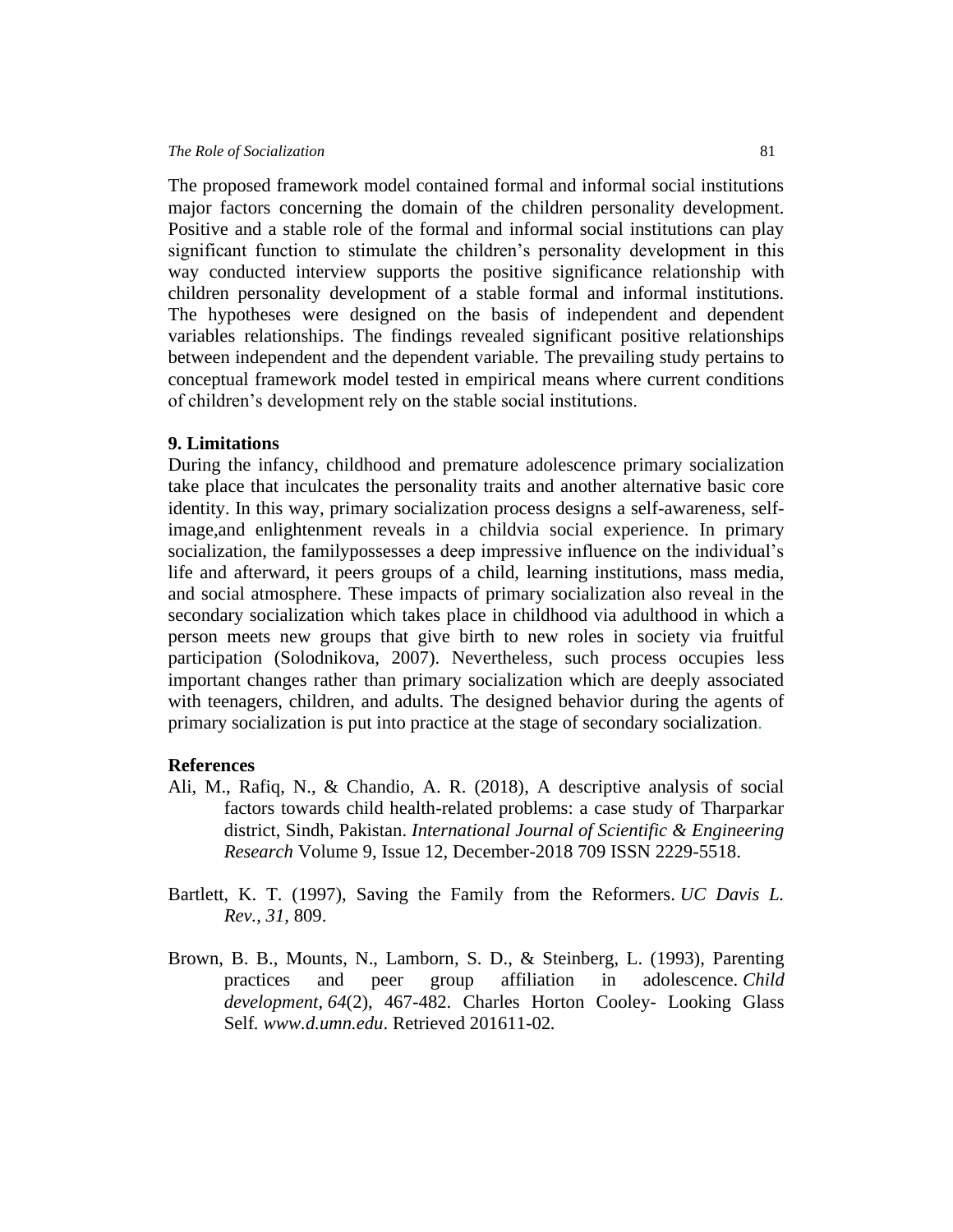- Collins, W. A., & Russell, G. (1991), Mother-child and father-child relationships in middle childhood and adolescence: A developmental analysis*. Developmental review, 11*(2), 99-136.
- Damon, W., Lerner, R. M., & Eisenberg, N. (Eds.). (2006), *Handbook of child psychology, social, emotional, and personality development* (Vol. 3). John Wiley & Sons.
- Denham, S. A., Blair, K. A., DeMulder, E., Levitas, J., Sawyer, K., Auerbach– Major, S., & Queenan, P. (2003), Preschool emotional competence: Pathway to social competence? *Child development*, *74*(1), 238-256.
- Donenberg, G., & Baker, B. L. (1993), The impact of young children with externalizing behaviors on their families. *Journal of abnormal child psychology*, *21*(2), 179-198.
- Eisenberg, N., Fabes, R. A., Carlo, G., Troyer, D., Speer, A. L., Karbon, M., & Switzer, G. (1992), The relations of maternal practices and characteristics to children's vicarious emotional responsiveness. *Child development*, *63*(3), 583-602.
- Fischer, K. W. (1980), A theory of cognitive development: The control and construction of hierarchies of skills. *Psychological review*, *87*(6), 477.
- Halberstadt, A. G., Denham, S. A., & Dunsmore, J. C. (2001), Affective social competence. *Social development*, *10*(1), 79-119.
- Handel, G. (Ed.). (2011), *Childhood socialization*. Transaction Publishers.
- Ionut, A. (2011), Family and school understood as agents of socialization. *Euromentor Journal-Studies about education*, (02), 38-43.
- Jamro, B., Junejo, A. A., Lal, S., Bouk, G. R., & Jamro, S. (2012), Risk factors for severe acute malnutrition in children under the age of five year in Sukkur. *Pakistan Journal of Medical Research*, *51*(4), 111.
- Kelly, K., & Donohew, L. (1999), Media and primary socialization theory. *Substance use & misuse*, *34*(7), 1033-1045.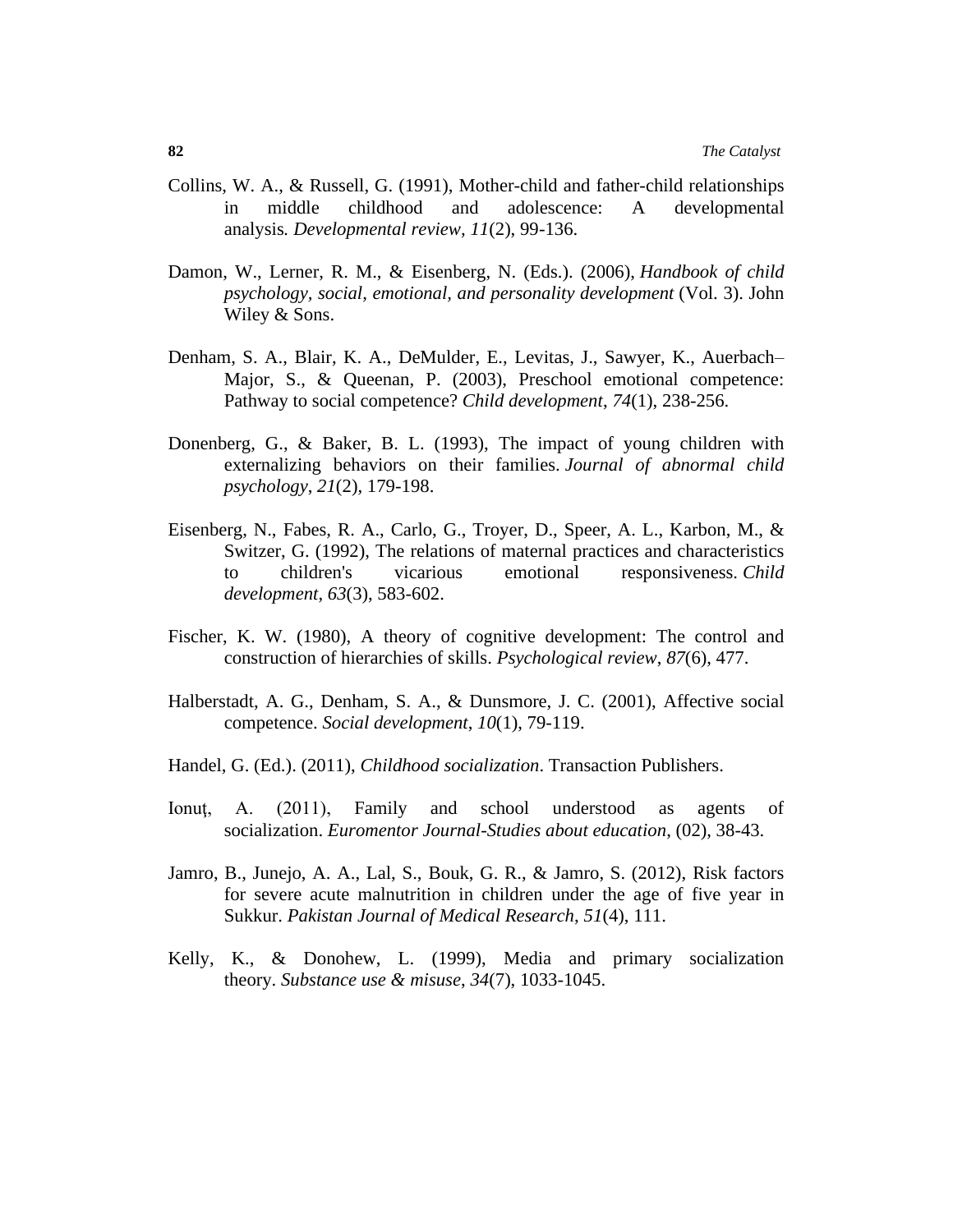- Kernberg, O. F. (1992), *Aggression in personality disorders and perversions*. Yale University Press.
- Kindermann, T. A. (2007), Effects of naturally existing peer groups on changes in academic engagement in a cohort of sixth graders. *Child Development*, *78*(4), 1186-1203.
- Loeb, S., Fuller, B., Kagan, S. L., & Carrol, B. (2004), Child care in poor communities: Early learning effects of type, quality, and stability. *Child development*, *75*(1), 47-65.
- Lubbers, Ultee, (2009), Primary and Secondary Socialization Impacts on Support for Same-Sex Marriage after Legalization in the Netherlands, Journal of Family Issues.
- Malik, M. K., & Chandio, N. A. (2014), The Islamic Sociability. *International Research Journal of Arts and Humanities*, *42*(42), 1.
- Mead, George- [Herbert Internet Encyclopedia, of Philosophy"](http://www.iep.utm.edu/mead/)*.www.iep.utm.edu*. Retrieved 2016-11-02*.*
- Moss, J., Teshima, J., & Leszcz, M. (2008), Peer group mentoring of junior faculty. *Academic Psychiatry*, *32*(3), 230-235.
- Nurco, D. N., & Lerner, M. (1999), A complementary perspective to primary socialization theory. *Substance use & misuse*, *34*(7), 993-1003.
- Oetting, E. R., & Donnermeyer, J. F. (1998), Primary socialization theory: The etiology of drug use and deviance. I. *Substance use & misuse*, *33*(4), 995- 1026.
- Osofsky, J. D. (1999), The impact of violence on children. *The future of children*, 33-49.
- Parke, R. D., & Ladd, G. W. (Eds.). (2016). *Family-peer relationships: Modes of linkage*. Routledge.
- Rashid, H. M. (1988), Socialization of Muslim Children. *American Journal of Islamic Social Sciences*, *5*(2), 205.